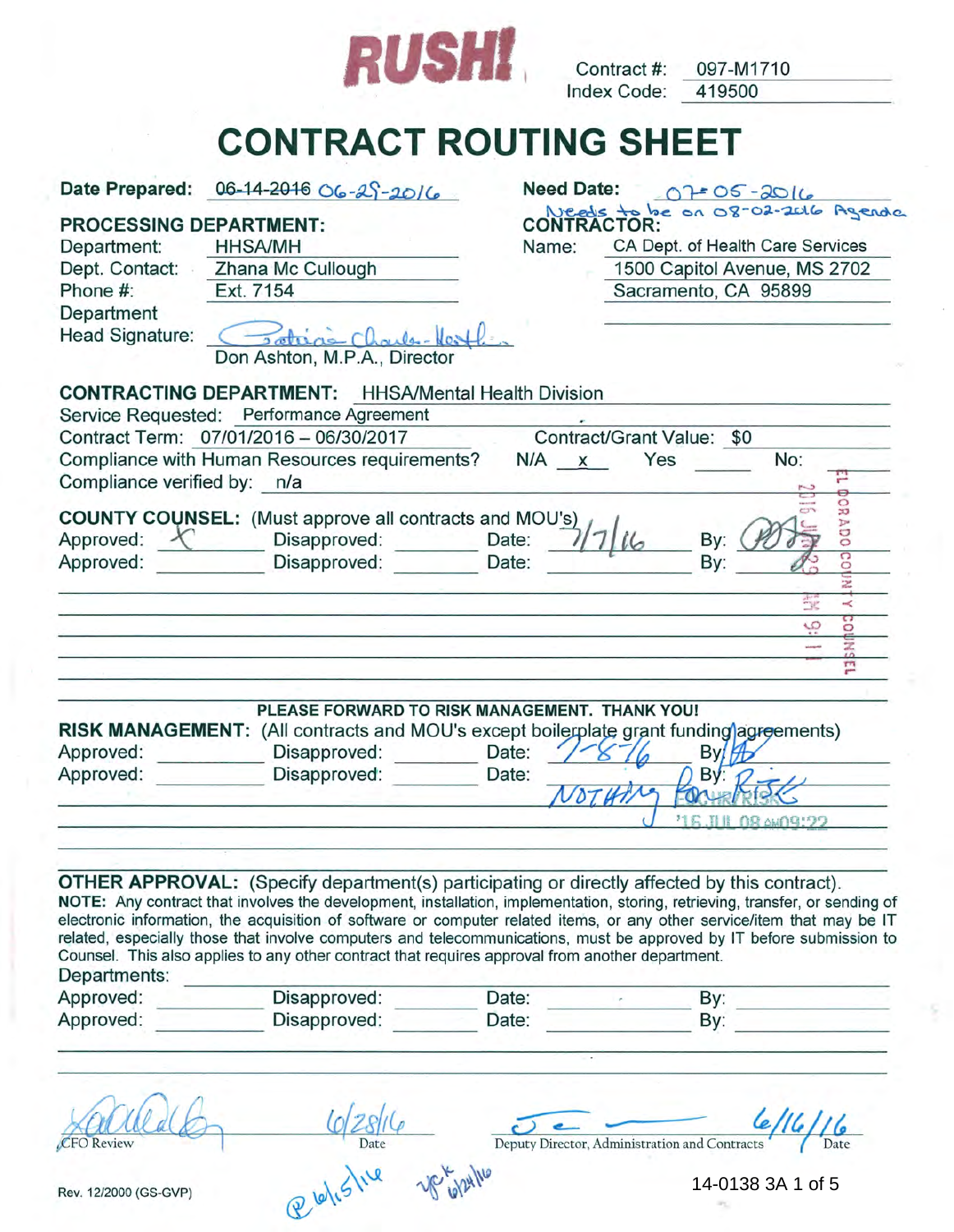Contract#: 097-M1710

Index Code: 419500

# **CONTRACT ROUTING SHEET** 2 of 2

| <b>PROCESSING DEPARTMENT:</b><br><b>CONTRACTOR:</b><br>CA Dept. of Health Care Services<br><b>HHSA/MH</b><br>Department:<br>Name:<br>Dept. Contact: Zhana Mc Cullough<br>1500 Capitol Avenue, MS 2702<br>Phone #:<br>Ext. 7154<br>Sacramento, CA 95899<br>Department<br>Head Signature:<br>Don Ashton, M.P.A., Director<br>Service Requested: Performance Agreement<br>Contract Term: 07/01/2016 - 06/30/2017<br>Contract/Grant Value: \$0<br>Compliance with Human Resources requirements?<br>Yes<br>No:<br>$N/A$ $\times$<br>Compliance verified by: n/a<br>Approved: ______________ Disapproved: _________<br>Date:<br>By: $\overline{\phantom{a}1}$<br>Date:<br>PLEASE FORWARD TO RISK MANAGEMENT. THANK YOU!<br>Disapproved: Date: Date:<br>By: $\qquad \qquad$<br>Disapproved:<br>Date:<br>By:<br>related, especially those that involve computers and telecommunications, must be approved by IT before submission to<br>Disapproved:<br>Date:<br>By:<br>Disapproved:<br>By<br>Date: | Date Prepared: | 06-14-2016 | <b>Need Date:</b> | $06 - 28 - 2016$ |      |
|---------------------------------------------------------------------------------------------------------------------------------------------------------------------------------------------------------------------------------------------------------------------------------------------------------------------------------------------------------------------------------------------------------------------------------------------------------------------------------------------------------------------------------------------------------------------------------------------------------------------------------------------------------------------------------------------------------------------------------------------------------------------------------------------------------------------------------------------------------------------------------------------------------------------------------------------------------------------------------------------|----------------|------------|-------------------|------------------|------|
| <b>CONTRACTING DEPARTMENT:</b> HHSA/Mental Health Division<br><b>COUNTY COUNSEL:</b> (Must approve all contracts and MOU's)<br>Approved: Disapproved:<br>RISK MANAGEMENT: (All contracts and MOU's except boilerplate grant funding agreements)<br>Approved:<br>Approved:<br><b>OTHER APPROVAL:</b> (Specify department(s) participating or directly affected by this contract).<br>NOTE: Any contract that involves the development, installation, implementation, storing, retrieving, transfer, or sending of<br>electronic information, the acquisition of software or computer related items, or any other service/item that may be IT<br>Counsel. This also applies to any other contract that requires approval from another department.<br>Departments:<br>Approved:<br>Approved:                                                                                                                                                                                                   |                |            |                   |                  |      |
|                                                                                                                                                                                                                                                                                                                                                                                                                                                                                                                                                                                                                                                                                                                                                                                                                                                                                                                                                                                             |                |            |                   |                  |      |
|                                                                                                                                                                                                                                                                                                                                                                                                                                                                                                                                                                                                                                                                                                                                                                                                                                                                                                                                                                                             |                |            |                   |                  |      |
|                                                                                                                                                                                                                                                                                                                                                                                                                                                                                                                                                                                                                                                                                                                                                                                                                                                                                                                                                                                             |                |            |                   |                  |      |
|                                                                                                                                                                                                                                                                                                                                                                                                                                                                                                                                                                                                                                                                                                                                                                                                                                                                                                                                                                                             |                |            |                   |                  |      |
| Deputy Director, Administration and Contracts<br>CFO Review<br>Date                                                                                                                                                                                                                                                                                                                                                                                                                                                                                                                                                                                                                                                                                                                                                                                                                                                                                                                         |                |            |                   |                  | Date |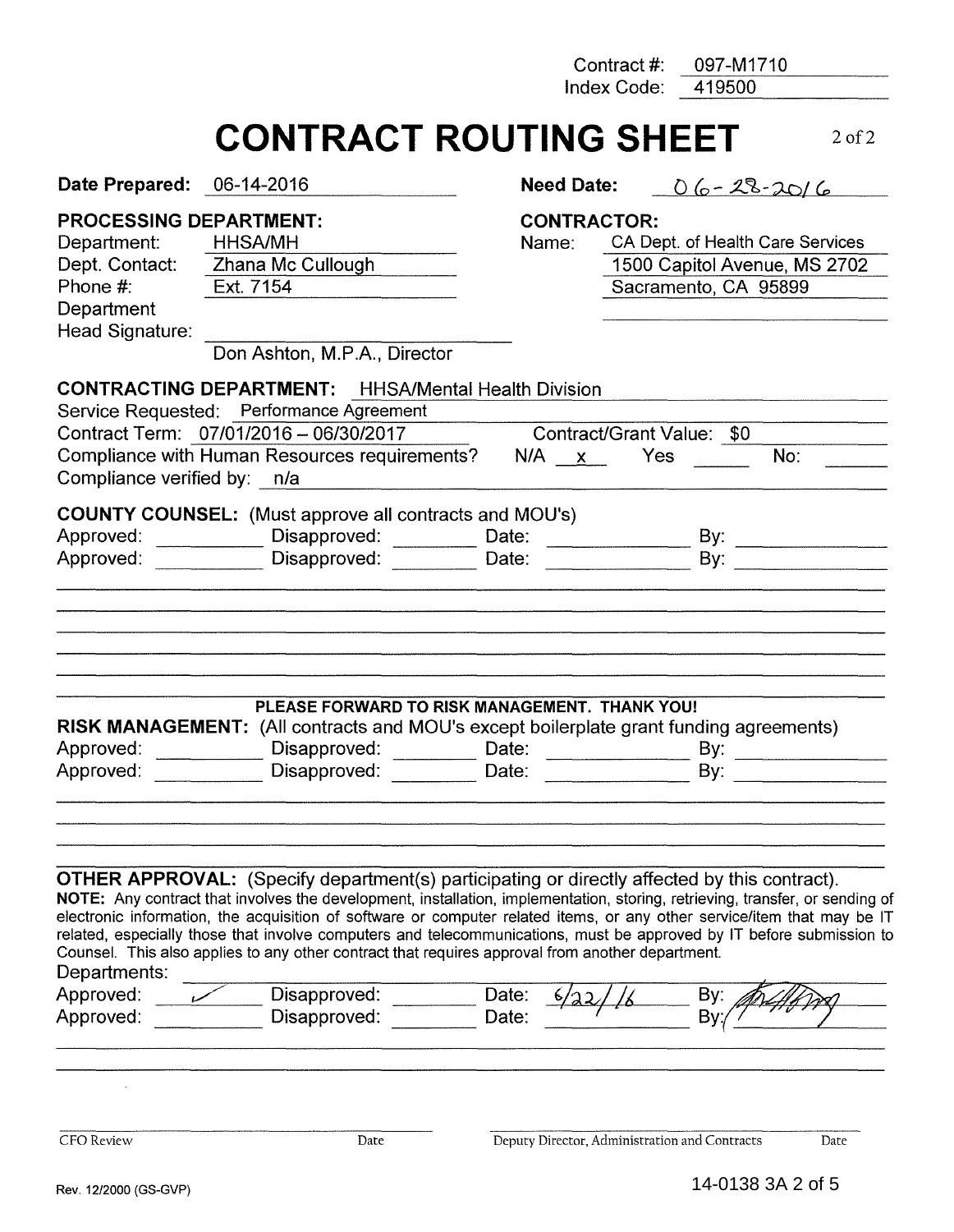

*Jon Henry Deputy Director* 

Address: 360 Fair Lane Placerville, CA 95667 Voice (530) 621-5452

## **MEMORANDUM**

**Date:** June 22, 2016

**To:** Zhana McCullough, HHSA/Public Health

**Subject:** Contract Review, HHSA #097-M1710 Mental Health Division Performance Agreement

Information Technologies reviewed the subject contract, and the following items are noted:

This is a renewal of a previously reviewed agreement. There were some issues noted on previous review (see attached memo). The issue regarding removable media devices remains the same. The other two issues have been addressed with changes in IT Department policy and procedures.

*"The commitment of the Information Technologies staff is to deliver creative, practical solutions and services in support of the current and future technological needs of El Dorado County."*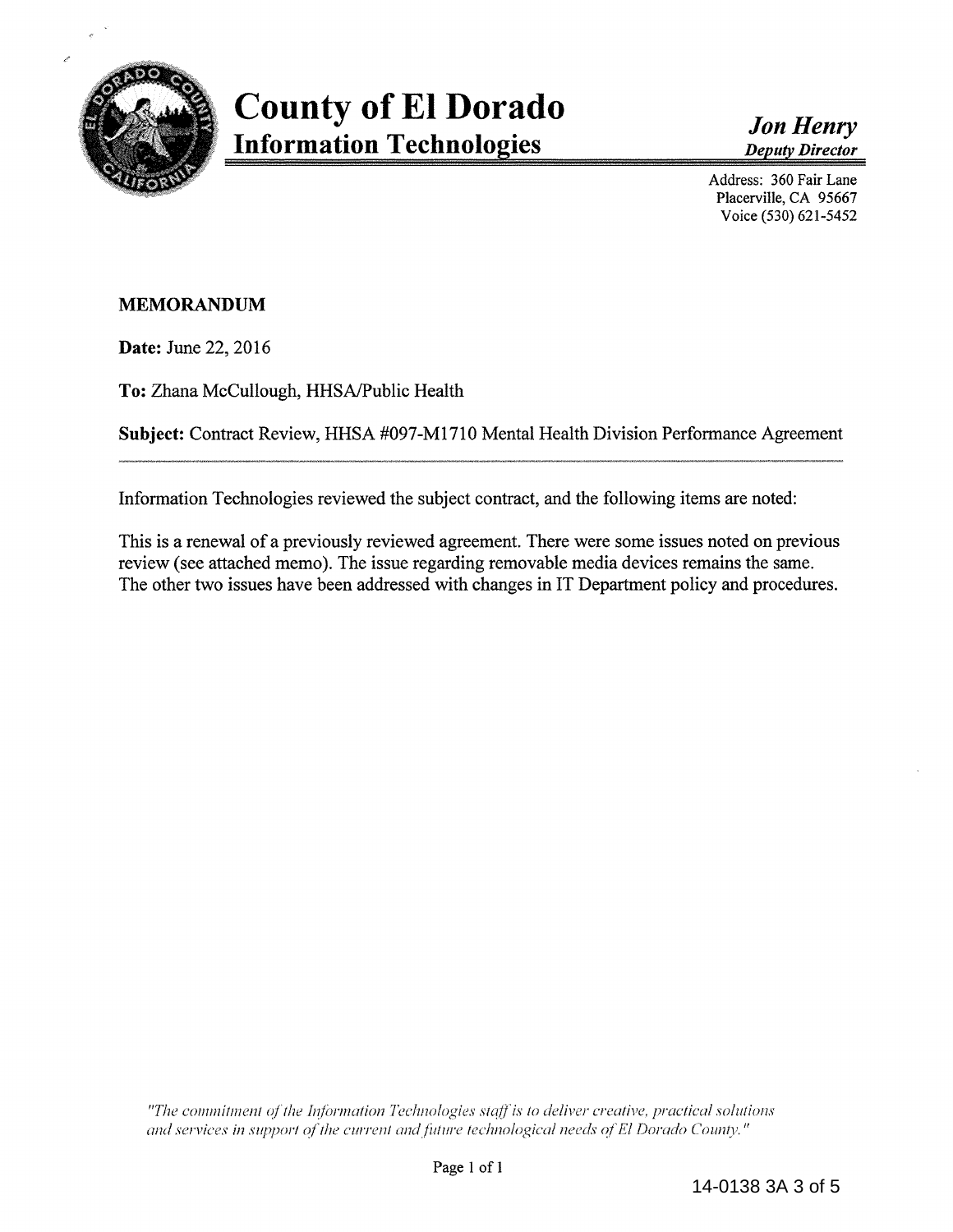|                        |                                                                                                                                                                                                                                                                                                                                                                                                                                                                                                                                                                                            |                           | Contract#:                   | Index Code:    | 419500                                      |
|------------------------|--------------------------------------------------------------------------------------------------------------------------------------------------------------------------------------------------------------------------------------------------------------------------------------------------------------------------------------------------------------------------------------------------------------------------------------------------------------------------------------------------------------------------------------------------------------------------------------------|---------------------------|------------------------------|----------------|---------------------------------------------|
|                        | <b>CONTRACT ROUTING SHEET</b>                                                                                                                                                                                                                                                                                                                                                                                                                                                                                                                                                              |                           |                              |                | $2$ of $2$                                  |
|                        | Date Prepared: April 21, 2015                                                                                                                                                                                                                                                                                                                                                                                                                                                                                                                                                              | Need Date: April 28, 2015 |                              |                |                                             |
|                        | <b>PROCESSING DEPARTMENT:</b>                                                                                                                                                                                                                                                                                                                                                                                                                                                                                                                                                              | <b>CONTRACTOR:</b>        |                              |                |                                             |
| Department:            | HHSA/Mental Health                                                                                                                                                                                                                                                                                                                                                                                                                                                                                                                                                                         |                           |                              |                | Name: CA Dept. of Health Care Services      |
|                        | Dept. Contact: Zhana Mc Cullough                                                                                                                                                                                                                                                                                                                                                                                                                                                                                                                                                           |                           |                              |                | Address: 1501 Capitol Avenue, Suite 71.5195 |
| Phone #:               | Ext. 7154                                                                                                                                                                                                                                                                                                                                                                                                                                                                                                                                                                                  |                           | Sacramento, CA 95899         |                |                                             |
| Department             |                                                                                                                                                                                                                                                                                                                                                                                                                                                                                                                                                                                            |                           |                              |                |                                             |
| Head Signature:        |                                                                                                                                                                                                                                                                                                                                                                                                                                                                                                                                                                                            | Phone:                    |                              |                |                                             |
|                        | Don Ashton, M.P.A., Director                                                                                                                                                                                                                                                                                                                                                                                                                                                                                                                                                               |                           |                              |                |                                             |
|                        | <b>CONTRACTING DEPARTMENT:</b> HHSA/Mental Health                                                                                                                                                                                                                                                                                                                                                                                                                                                                                                                                          |                           |                              |                |                                             |
|                        | Service Requested: Performance Agreement                                                                                                                                                                                                                                                                                                                                                                                                                                                                                                                                                   |                           |                              |                |                                             |
|                        | Contract Term: 07/01/2015 - 06/30/2016                                                                                                                                                                                                                                                                                                                                                                                                                                                                                                                                                     |                           | Contract/Grant Value: \$0.00 |                |                                             |
|                        | Compliance with Human Resources requirements?<br>Compliance verified by: Funding Agreement                                                                                                                                                                                                                                                                                                                                                                                                                                                                                                 | $N/A$ $X$                 | Yes                          |                | No:                                         |
|                        | <b>COUNTY COUNSEL:</b> (Must approve all contracts and MOU's)                                                                                                                                                                                                                                                                                                                                                                                                                                                                                                                              |                           |                              |                |                                             |
|                        | Approved: ______________ Disapproved: _________ Date: __________________                                                                                                                                                                                                                                                                                                                                                                                                                                                                                                                   |                           |                              |                |                                             |
|                        |                                                                                                                                                                                                                                                                                                                                                                                                                                                                                                                                                                                            |                           |                              | $\mathsf{By:}$ |                                             |
| Approved:              | Disapproved:                                                                                                                                                                                                                                                                                                                                                                                                                                                                                                                                                                               | Date:                     |                              |                |                                             |
| Approved:              | PLEASE FORWARD TO RISK MANAGEMENT. THANK YOU!<br>RISK MANAGEMENT: (All contracts and MOU's except boilerplate grant funding agreements)<br>Disapproved:                                                                                                                                                                                                                                                                                                                                                                                                                                    | Date:                     |                              | By:            |                                             |
| Approved:              | Disapproved:                                                                                                                                                                                                                                                                                                                                                                                                                                                                                                                                                                               | Date:                     |                              | By:            |                                             |
|                        | <b>OTHER APPROVAL:</b> (Specify department(s) participating or directly affected by this contract).<br>NOTE: Any contract that involves the development, installation, implementation, storing, retrieving, transfer, or sending of<br>electronic information, the acquisition of software or computer related items, or any other service/item that may be IT<br>related, especially those that involve computers and telecommunications, must be approved by IT before submission to<br>Counsel. This also applies to any other contract that requires approval from another department. |                           |                              |                |                                             |
| Departments:           | <b>Information Technologies</b>                                                                                                                                                                                                                                                                                                                                                                                                                                                                                                                                                            | Date:                     |                              |                |                                             |
| Approved:<br>Approved: | Disapproved:<br>Disapproved:                                                                                                                                                                                                                                                                                                                                                                                                                                                                                                                                                               | Date:                     |                              | By:<br>By:     |                                             |
|                        | Please contact (NAME + EXT) with questions or for contract packet pick-up. Thank you!                                                                                                                                                                                                                                                                                                                                                                                                                                                                                                      |                           |                              |                |                                             |

Rev. 12/2000 (GS-GVP)

--------

' i

I i

I

 $\vert$ I

I

I